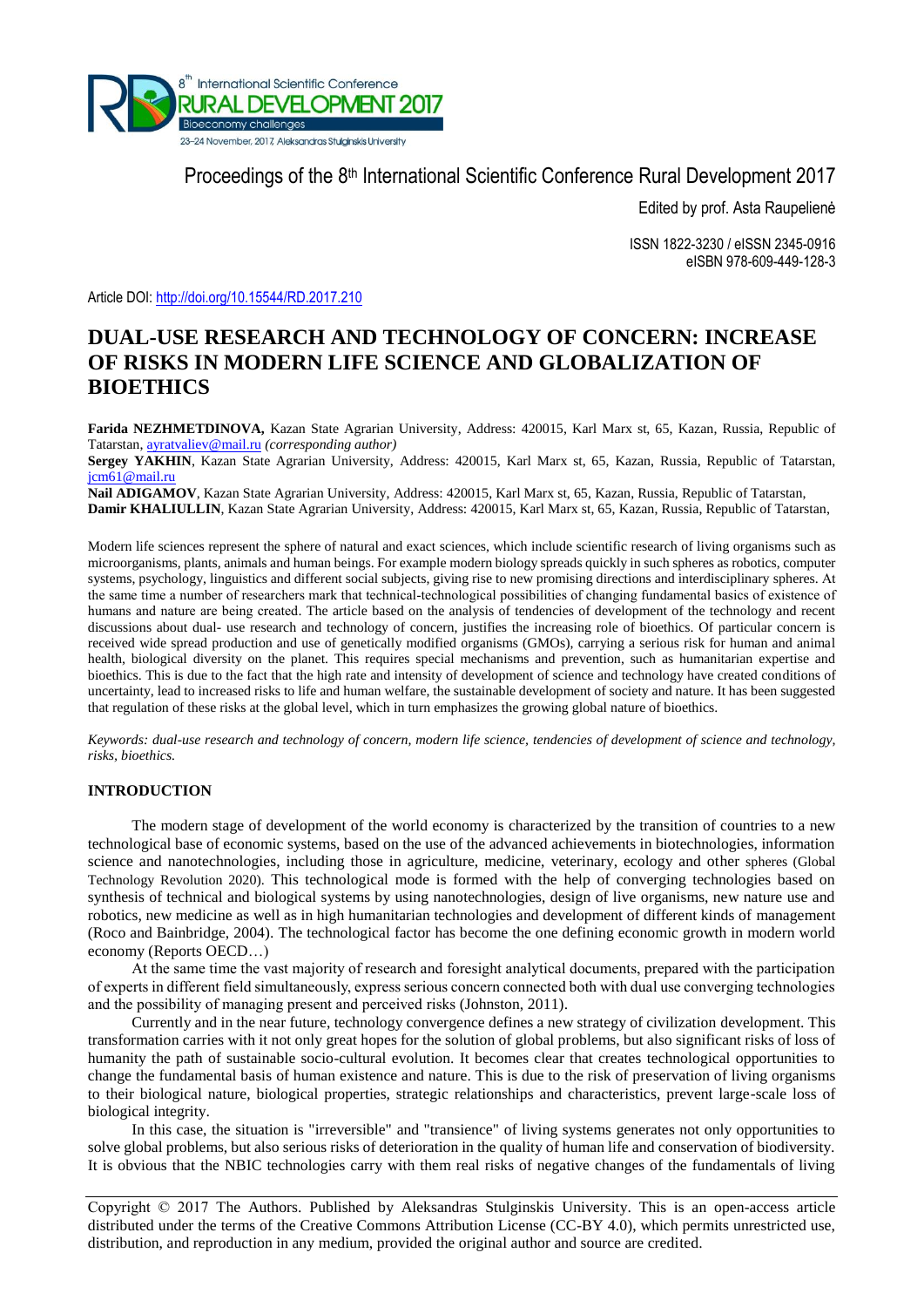systems, including humans and nature. The problem requires a scientific solution. The aim of this research is the analysis, evaluation, and selection tools to reduce these risks. The subject of research is the international experience in regulation of the risks of dual-use technologies on the example of bioethics. A research objective is the definition of a practical tool such as bioethics, which enables to perform the function of the humanitarian examination of the modern dual-use technologies.

### **RESEARCH METHODS**

The main methods used in this study were: foresight, comparative analysis, simulation and prognostics. Many scientists and experts think that at present and in the future converging technologies will define a new strategy of civilization evolution. In the beginning of the 21-st century the term "convergence of technologies" or "converging technologies" became well established in scientific literature, where it comprises a wide range of processes – both convergence of separate spheres of science and technologies per se. For the first time this term was voiced in 2002 in the report on converging NBIC technologies under the editorship of M.K. Roco and W. Bainbridge, where it meant a synergetic combination of N-nano, B-bio, I-info and C-cogno technologies (Roco and Bainbridge, 2004).

The Russian scientists and the present director of the Kurchatov Institute Mikhail Kovalchuk proposed his own version of combining the same four spheres of knowledge. The article "Convergence of science and technologies – a breakthrough to the future" published in the 1-2 issues of the "Russian nanotechnologies" magazine in gives conceptual basics and serious arguments in favor of the BIO-NANO-INFO-COGNO convergence (NBIC) (Kovalchuk, 2011). It is gratifying that contrary to purely technological solutions of the future development of NBIC technologies, M.V. Kovalchuk includes also humanities in this process. In Russia NBIC technologies have also recognized as priority directions in development of innovative economy. In particular, this has been mentioned in the Concept of long-term social-economic development of the country till 2020, in the Long-term forecast of scientific-technological development of Russian Federation (till 2030), in the list of critical technologies and etc.

NBIC convergence has not only huge scientific and technological meaning. Technological possibilities unfolding during the NBIC convergence will inevitably cause serious cultural, philosophical and social upheavals. In particular this concerns the revision of traditional understanding of such fundamentals notions as life, mind, a human being, nature and existence. It cannot be ruled out that from the certainty based on everyday experience the humanity will have to transfer to understanding of the fact that in the real world there are no clear boundaries between many phenomena which were previously considered as dichotomy: live and inanimate, reasonable and unreasonable, natural and artificial, thinking and programmed, real and virtual (Pride and Medvedev, 2008). This list could be continued but it is a topic for a separate serious inter-disciplinary analysis.

At the same time a number of researchers mark that technical-technological possibilities of changing fundamental basics of existence of humans and nature are being created. It is not by chance that life sciences take centre stage. Today, life sciences represent the sphere of natural and exact sciences, which include scientific research of living organisms such as microorganisms, plants, animals and human beings. On the one hand history of such sciences goes back for thousands of years. While there was the humanity, there also was a necessity in curing diseases, in creating the environment comfortable for living, in food, water and etc. They are used in healthcare, agriculture, medicine, pharmaceutical and food processing branches of science. The book of L. Magner "A history of the life sciences" gives a very complete and interesting description of this (Magner, 2002).

On the other hand, modern biology spreads quickly in such spheres as robotics, computer systems, psychology, linguistics and different social subjects, giving rise to new promising directions and interdisciplinary spheres. Today life sciences are advanced technologies based on the latest achievements of science and technique. By their strategic importance this approaches can quite be compared with the whole complex of nuclear and space technologies. That is probably why they are becoming a core of the new architecture of science based on NBIC convergence. Biotechnologies really have positive large-scale influence on very diverse spheres of human activity. It is new ways of treatment and medicines, food and many other things which raised the level of life and health quality. Unfortunately, there not only positive results but also the consequences which are apocalyptic in their character (Frischknecht, 2014).

It is not by chance that such notions as risk and safety are used in scientific works and other spheres more and more often, and they have given life to such specific phenomenon, which German sociologist Ulrich Beck named with the term "the other modern" of "the society of risk" (Beck, 2000). These changes give rise to "constellations of possibilities" which place a man before a choice of a certain line of development out of many possible ways. And this rightly stresses the change of the meaning and use of the term "risk", which moves from the category of personal space to the global level, at first. Second, if in the previous century the risk was considered as a result of insufficient development of technologies and scientific knowledge, today the risks appears in the situations when the technological and scientific progress are in abundance (Nezhmetdinova, 2010).

This concern is shared not only by scientist and their academic communities but also by large international organizations. Thus in January 2013 the World Economic Forum (WEF) presented another annual report from the "Global Risks" series which coincided with coming meeting of world leaders in Davos in Switzerland (Reports WEF, 2013). The WEF project of Global Risks began at the forum in 2005. Since then the report on global risks has been recognized as one of the leading world publications related to global risks. The annual report defines risks of global importance and proposes business leaders, governments and civil society tools to understand them as well as a method of identifying their interrelations (Reports WEF, 2014; Reports WEF, 2015). However in 2013 they went further and singled out "scientific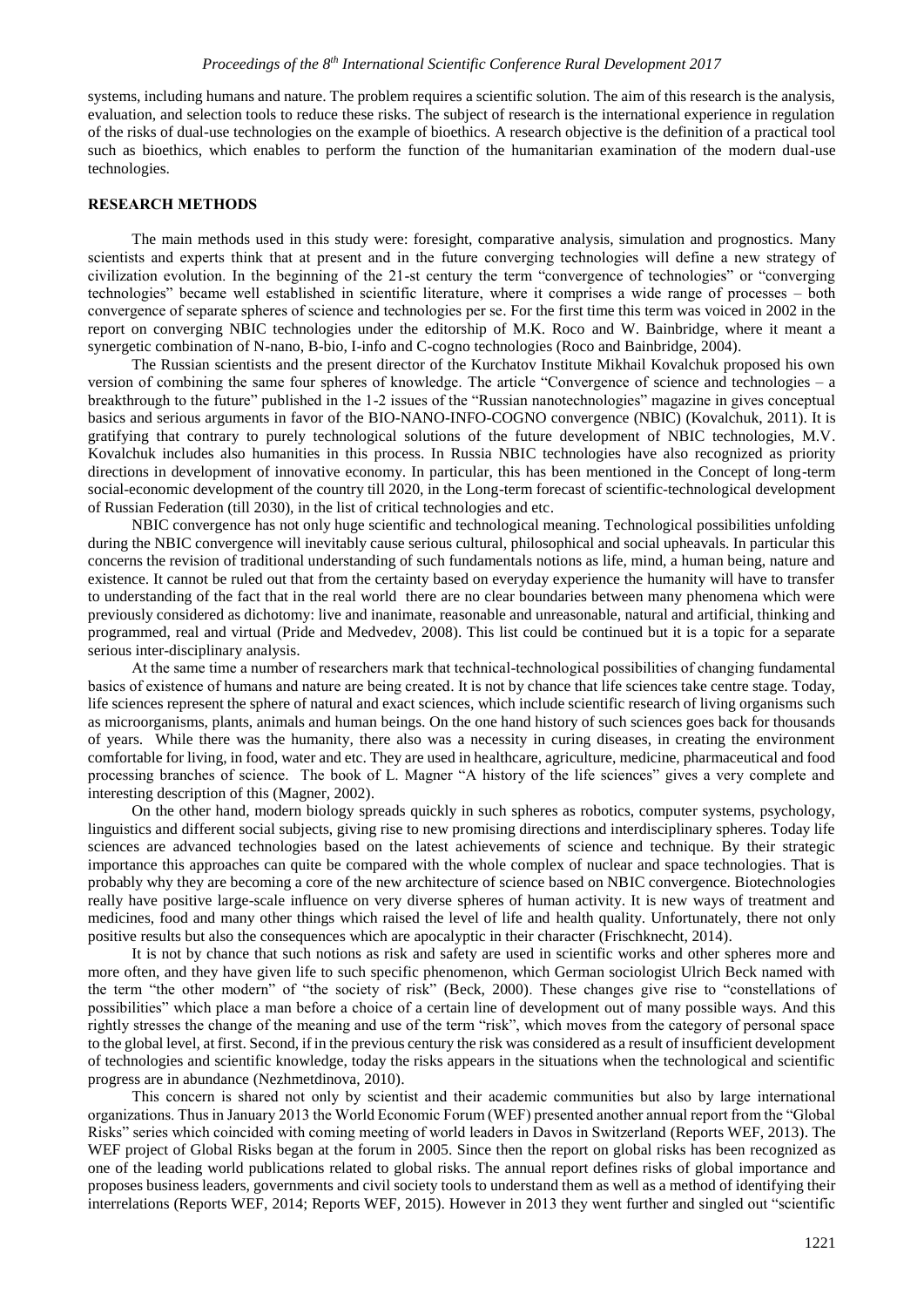risks**"** which may seem surd but need attention, in particular: intervention into a human brain, efforts to control climate, rapid change of the condition of the Earth atmosphere, prolongation of live and expenses on old people connected with this, neglect of rules of human ethics as doping in sports. According to experts, who took part in preparation of the report, in the future these factors could trigger a global disaster.

Talking about technological solutions and scientific research quite a few modern researchers and scientists will lose the chance to voice concern and call for vigilance. First of all, this concerns biotechnologies where research and use has long become a separate subject of consideration (Report on Biosecurity… 2011). This related to the risks of maintaining by living organisms of their biological entity, their biological properties, systematically important connections and characteristics, prevention of large-scale loss of biological integrity.

Questions of biosafety and appearance of frequently unwilled or malevolent actions have forced to take a new look on the problem of dual use of sciences and technologies. The concept of "dual use" in relation to science, research and technologies has its own history and is not unique for life sciences. Dual use just literally means that a certain activity or a certain object can be used at least in two or more ways. This relates to the vast majority of things that we create. At the same time, the notion of "dual use" potentially meant completely opposite actions, which frequently were alternative, or caused unintended functions. For instance, a kitchen knife can be used for cutting food or as a screwdriver, but sometimes it is also a murder weapon. Whereby, the knife manufacturers did not even suppose its use for this purpose. Medical drugs are used for treating human diseases, but can be also used for committing a suicide when taken in large quantities. Being a kind of the air transport, planes are used to carry passengers for long distances, but in the certain situation on  $11<sup>th</sup>$  September 2001 they became a mass murder weapon in hands of terrorists. Another example is with the 3D printer, when in May of 2013 an American Cody Wilson developed and printed on a serial 3D printer a working pistol "The Liberator", which used standard 9mm shells. After successful tests of the weapon, its blueprints were published for a free access in the Internet and more than 100 thousand people downloaded them just in two days! (Decree of the Government … No. 447, 2001).

## **RESEARCH RESULTS**

It happened historically so that the notion of "dual use technologies" or "dual-purpose technologies" are considered to be synonyms in Russia. They are mainly used in relation to their peaceful or military usage connected with different mass destruction weapons: nuclear, chemical and biological (GOST 31278-2004). The present inter-state standard of the CIS member-countries gives the following definition: «2.2.21.dual-use technology: The aggregate of scientific –technical knowledge, processes, materials, equipment and intellectual property objects which can be used during development, manufacture, use, modernization and disposal of military and civil use products" (Kovtun and Polonskaya, 2012). "Dualuse" technologies in Russian science and practice presuppose mainly peaceful or military targets (Michael, 2009).

Meanwhile, huge experience has been gained in the world in recent years concerning discussion and formation of both technological approaches and practical recommendations for understanding the necessity of controlling and regulating dual-use technologies, especially in life sciences (Michael, 2009).

Not least this was connected with publications in the sphere of biology about revolutionary achievements used in medicine and pharmaceuticals. At the same time there appeared apprehensions that results of those research as well as those in other spheres could be used for terrorism. For example, in September of 2011 a group of scientists from the University of Rotterdam in the Netherlands announced at a conference in Malta that they successfully created a highly virulent lethal pattern of the H5N1 virus of the bird flu which can be transmitted to mammals. The story was quickly caught up by popular science Mass media and already by December the deadly sensation was the focus of attention of the whole world. Nearly at the same time, the Nationals Science Advisory Board for Biosecurity (NSABB), a consultative body with the deliberative vote in the US government, recommended that the results of the research and detailed methods of production of the lethal virus should be published in the edited form to prevent its replication by separate persons or governments with evil purposes.

- In the discussion that followed it became clear that the Dutch scientists who carried out experiments with H5N1 absolutely did not know about potential biological biosecurity and ethical and legal questions which appeared in connection to their work.
- Another reason hampering reaching the consensus was that there were mechanisms on site for spreading results of the research on the basis "of necessity of familiarization with it".
- In the end of March 2012, the US government started debates, classifying the high risk of such scientific researches for food safety. Nearly at the same time, the NSABB changed its position having permitted the Dutch scientists to publish results of their research in the *Science* magazine.

There are several approaches to solution of this problem or even several problems. Thus, using the analysis of scientists' codes of conduct, which define limitations caused by potential dangers of dual use technologies and research, Michael J. Selgelid makes a conclusion about insufficiency of corporate regulation of these problems inside the scientific community and proposes that they should become a part of broader regulatory surveillance system (Dubov, 2014).

Another proposal made by a researcher Alex Dubov in related to transition from limitations to developing a policy of security, from confidentiality to openness, from segregation to strengthening the public voice. He connects it with the fact that rapid development of life sciences in the context of increased international concern about potential abuse caused the absence of concord in questions of responsibility, control and interaction. He stated that the advance of knowledge is in advance of efforts to develop moral and legal regulating principles of revealing and minimizing risks in the process of research. He focuses on questions of security and global cooperation in scientific research, underlying the importance of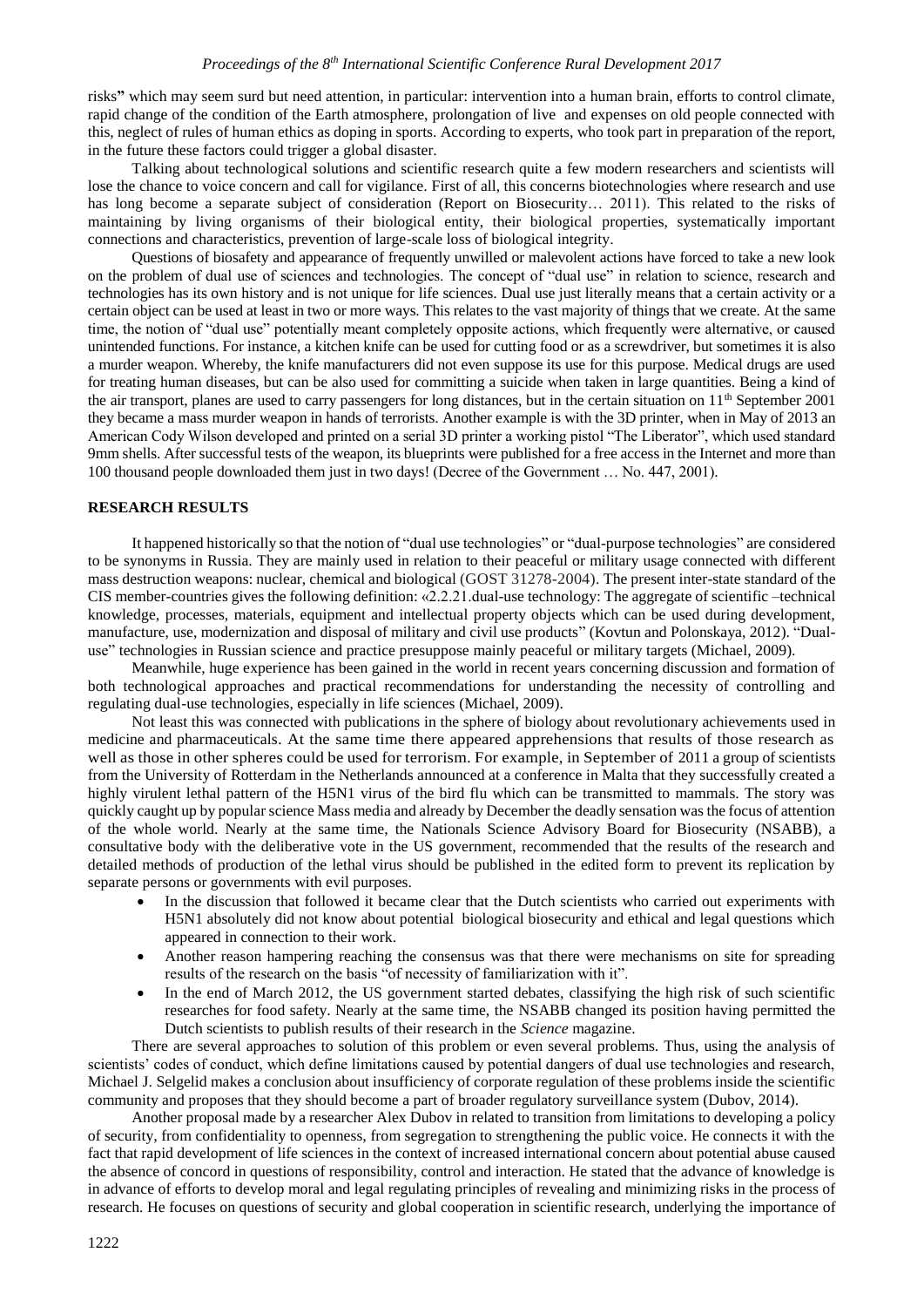openness, favorable policy and cooperative management. He thinks this can be a certain guarantee for decreasing risks and letting important research go ahead (Van Rensselaer, 1971).

The main general result of the research is the need for ethical and legal regulation of the risks of dual-use science. The foundation for the development of the core of the new mode consists of the development of interdisciplinary and converging technologies on the basis of the cross-over use in different combinations of achievements in nanotechnologies, advanced bio- and info-technologies as well as achievement in other spheres of science and technique not related to that system-forming within the new mode. These interdisciplinary or converging technologies, which are the drive of the new technological headway, will provide both appearance of principally new kinds of goods and services and the production of traditional goods and services, having properties and parameters, which were unachievable within the previous modes.

As a consequence, the uncertainty of the global development is growing, the speed of changes of a number of key world economic tendencies increases and new threats appear. The analysis of scenarios of the future requires original approaches, scenarios of the "advanced" development, ethical "internal optics" of critical technologies in a situation maximum close to the "field conditions", involvement of specialists of the most diverse profiles.

#### **CONCLUSIONS AND DISCUSSION**

This emphasized the necessity of speeding-up the examination, forecast and development of means which should promote sustainable development, provide security and quality of life of population, protect environment and improve efficient use of natural recourses. It is quite clear, that with the development of the modern architecture of science and large-scale introduction of post-biological technologies there will be increased necessity in public control mechanisms. The analysis, evaluation and choice of tools for decreasing these risks are becoming imperative and this means that the importance of such tools of ethic regulation as bioethics will increase.

The phenomenon of bioethics owes it appearance to wide introduction of modern biomedical technologies into medical practice under the conditions of developing democratic processes in the second half of the ХХ century (Sass, 2007; Nezhmetdinova, 2013). Currently, on the one hand, bioethics is a recognized scientific sphere of interdisciplinary knowledge, the subject of which is the assessment and choice of a moral criterion of the attitude to the alive. On the other hand, it is the social practice of ethic regulating clinical research and medical activity approved by the world community. It is absolutely clear that with the development of the modern architecture of science on the basis of the convergence of NBIC technologies, the necessity in public control mechanisms will grow and this means that the importance of bioethics will increase. Widening the field of discourse of bioethics, the possible extrapolation of its assessment-regulation role and experience of its use as a tool of humanitarian expertise in the sphere of ecology, introduction of biotechnologies into agriculture, professional sport and so on becomes more and more in demand.

Bioethics is defines as an interdisciplinary field of knowledge, the subject of which is the assessment and choice of a moral criterion of the attitude to the alive. It has been formed as:

- Humanitarian expertise
- Interdisciplinary dialogue platform
- Social technologies of regulation of new technologies risks, development and changes of "material germinating power"
- Constructive communication of the power, business, scientists and society
- Support and spreading of scientific research and social projects aimed at preservation of health and wellbeing of man and nature
- "internal optics" of moral attitude to the alive and dogmatic imperative of science and technologies
- The condition for development of the public society and governance of law.

The existing successful scientific-research and practical groundwork in bioethics in medicine proves the potential possibility of broadening the use of concept and practice of bioethics as a humanitarian expertise for the whole spectrum of analysis of possibilities and risks of development and use of results of modern converging technologies.

#### **REFERENCES**

- 1. Beck U. 2000. *Risk society*. On a way to another modern. Moscow.
- 2. Decree of the Government of the Russian Federation of 7 June 2001 No. 447 "Regulation on control of foreign economic activity concerning the goods and dual-use technologies that can be used to create weapons and military equipment" Available at [http://base.garant.ru/12123212/#ixzz3pJm529E4\]](http://base.garant.ru/12123212/#ixzz3pJm529E4) (accessed on 12/05/2017) [In Russian)
- 3. Dubov. A. 2014. The concept of governance in dual-use research. *Medicine, Health Care and Philosophy*, Vol. 17, Iss. 3, pp. 447–457.
- 4. Frischknecht, F. 2014. Biological Warfare: From History to Current Affairs. 2014. Available at <http://onlinelibrary.wiley.com/doi/10.1002/9780470015902.a0003290.pub3/full> (Accessed on 12/05/2017).
- 5. Global Technology Revolution 2020. In-Depth Analyses: bio/nano/materials/information trends, drivers, barriers, and social implications. 2006. Technical Report. Richard Silberglitt et al. RAND. National Security Research Division. Santa Monica, CA. Available at [http://www.rand.org/pubs/ technical\\_reports/2006/RAND\\_TR303.pdf](http://www.rand.org/pubs/technical_reports/2006/RAND_TR303.pdf) (Accessed on 12/05/2017).
- 6. Interstate standard. GOST 31278-2004: Cooperation of States-participants of the Commonwealth of Independent States militaryeconomic. (Electronic resource) Terms and definitions. Available at [http://standartgost.ru/g/%D0%93%D0%9E%D0%A1%D0%A2\\_31278-2004](http://standartgost.ru/g/%D0%93%D0%9E%D0%A1%D0%A2_31278-2004) (Accessed on 12/05/2017).